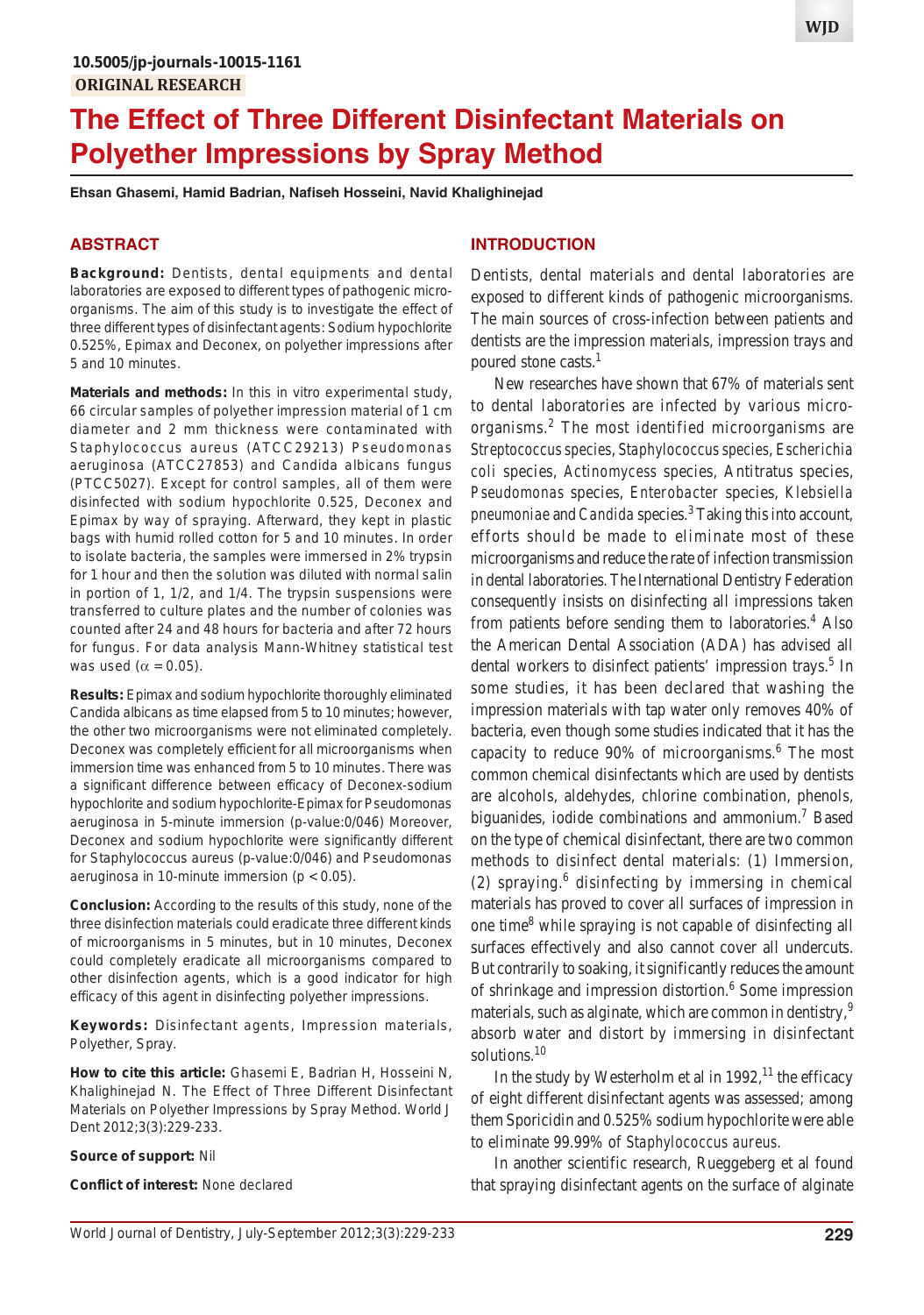#### *Ehsan Ghasemi et al*

cannot cause any dimensional changes in poured stone casts when compared with casts from water-rinsed controls. Disinfection by immersing method caused dimensional distortion in both anterior and posterior segments. Both spraying and immersion methods decreased surface details to the same extent. The antimicrobial effect of spraying was similar to the immersion method, while mere water rinsing did not show any significant disinfection effect. $^{12}$ 

Ghahremanlo et al investigated the antimicrobial effect of 0.525%, sodium hypochlorite, Deconex and Sanosil. It was concluded that the use of 0.525% sodium hypochlorite sprayed on the surface of alginate, effectively disinfected 96.6% of the samples.<sup>9</sup>

As none of the methods and materials above has been accepted as a standard gold for disinfecting dental materials and impressions, finding an appropriate method seems rational. So the aim of this study is to investigate the disinfection effect of Deconex Solarcept solution, 0.525% sodium hypochlorite and Epimax on polyether impressions in 5 and 10 minutes.

## **MATERIALS AND METHODS**

This randomized experimental study was carried out with the cooperation of dentistry faculty and the Department of Microbiology of the Medical School, aiming at evaluating the disinfection effect of 0.525% sodium hypochlorite (Chloran, Tehran, Iran), Deconex (Borer chemie, Switzerland) and Epimax (Emad, Isfahan, Iran) on the polyether (Impregum, 3M ESPE AG Co. St Paul, MN) impression material.

## **Sampling Methods**

An appropriate mixture of water and powder of impression material was prepared in a sterile bowl with a sterile spatula according to the instructions of the manufacturer company.

Then the mixture was poured into a 5-cc sterile syringe; after some time for material setting, the impression material was cut-soff and removed with a no. 10 surgical blade from the end part of the syringe in 2 mm thick slices. Eventually, 66 samples with 2 mm thickness were prepared. In order to ensure that samples were kept sterile during preparation, three samples were selected as negative controls (blank) and were incubated on TSB culture for 24 to 48 hours; after which the bacterial growth was examined. For each bacterial type, 21 samples were used. Sodium hypochlorite 0.525% was used to disinfect three of them for 5 minutes and three others for 10 minutes. Three samples were used to be disinfected with Deconex for 5 minutes and three others for 10 minutes, and three samples for disinfecting with Epimax for 5 minutes and three others for 10 minutes. Last,

three more samples were used as positive controls to check any microbial contaminations.

## **Preparation of Bacterial Suspension and Yeast**

For many type of susceptibility testing, standard inoculums of bacteria must be used. The standard inoculums were prepared according to 0.5 McFarland ( $1.5 \times 108$  cfu/ml) by transferring 1 to 2 colonies of 18 to 24 hours cultures to TSB medium and incubate at 35°C until 0.5 McFarland turbidity was gained. For *Candida albicans* fungus, the sample was taken from 48 hours Dextrose agar cultures.

## **Contamination of Samples**

To evaluate the disinfection effect of abovementioned three substances, samples were separately contaminated with microbial solutions of *Staphylococcus aureus* (ATCC29213) *Pseudomonas aeruginosa* (ATCC27853) and *Candida albicans* fungus (PTCC5027). The impressions were put in sterile test tubes separately with 1 cc of microbial suspension and then incubated at 35ºC for 1 hour.

# **Disinfection of Samples and Microbiological Surveys**

After contamination, all samples were rinsed with sterile distilled water for 30 seconds. In order to disinfect all samples, except controls, sodium hypochlorite, Deconex and Epimax were used on each sample, applying spraying method, in 10 puffs in 15 seconds. Then the samples were put into sterile plastic bags containing sterile cotton humidified with sterile distilled water for 5 and 10 minutes.

Trypsin protease, which is able to isolate the microbes from contaminated environments, was used. The time and concentration for the effective use of trypsin is 60 minutes and 2% respectively. This time and concentration are based on the maximum microorganisms which can be isolated from the samples. After washing the samples with sterile distilled water for 30 seconds, they were put in 2% trypsin solution for 60 minutes. The suspensions of  $\frac{1}{2}$  and  $\frac{1}{4}$  trypsin solution were then prepared. Using 100 microliter samplers, these samples were transferred to Muller Hinton agar for the *Pseudomonas aeruginosa* and *Staphylococcus aureus*. Saborow Dextrose agar (SDA) medium was selected for *Candida albicans* fungus. Using a Pasteur pipet bent with heat at 90 degrees, the samples were spread on cultures. After 24 and 48 hours incubation, the grown bacterial colonies on cultures were counted. The grown fungus colonies of *Candida albicans* on SDA were counted after 72 hours. SPSS software was used for data analysis; edition 11.5 and statistical Mann-Whitney testing was used.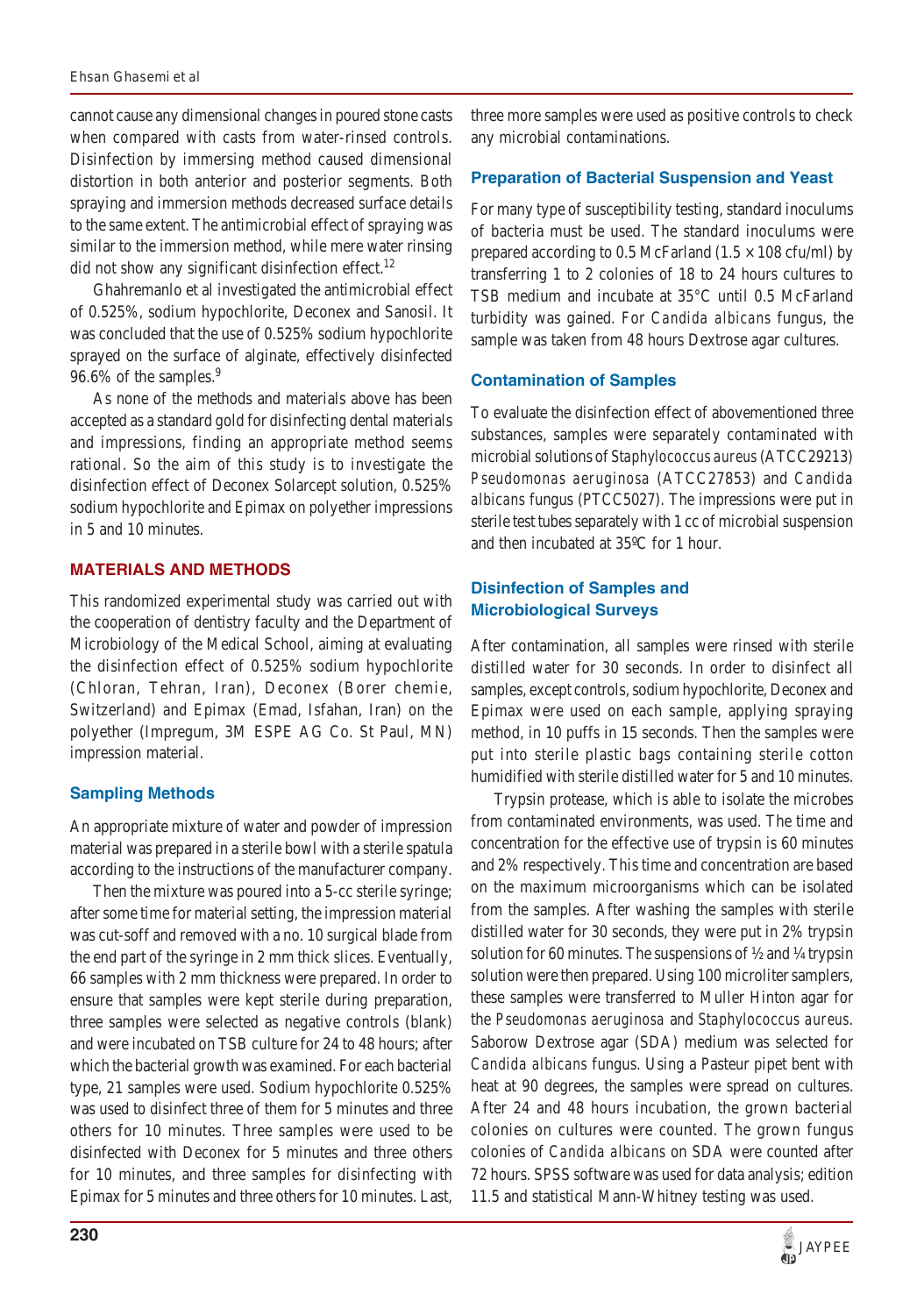## **RESULTS**

The difference between Deconex-sodium hypochlorite and sodium hypochlorite-Epimax regarding their capability in eliminating *Pseudomonas aeruginosa* after 5 minutes was significant ( $p = 0.046$ ). Moreover, Deconex and sodium hypochlorite represented a significant difference in eliminating *Staphylococcus aureus* (p = 0.046) and *Pseudomonas aeruginosa* after 10 minutes (p = 0.05) (Tables 1 and 2).

Deconex, Epimax and sodium hypochlorite were able to thoroughly eliminate *Candida albicans* as time elapsed from 5 to 10 minutes; however, other two microorganisms were not eliminated completely. Deconex was completely efficient in eradicating all microorganisms when the time, samples were kept in plastic bag was enhanced from 5 to 10 minutes (Table 3). However, the efficacy of all types of disinfectant agents was increased as time elapsed.

| <b>Table 1:</b> Comparison of disinfectant and control agents in |
|------------------------------------------------------------------|
| 5 minutes and 1 dilution                                         |

| <b>Bacteria</b>                | Candida<br>albicans | Staphylo-<br><b>COCCUS</b><br>aureus | Pseudomonas<br>aeruginosa |
|--------------------------------|---------------------|--------------------------------------|---------------------------|
| <b>Disinfectants</b>           | p-value             | p-value                              | p-value                   |
| Deconex-control                | 0/046               | 0/046                                | 0/046                     |
| Hypochlorite sodium<br>control | 0/043               | 0/046                                | 0/050                     |
| Epimax-control                 | 0/043               | 0/050                                | 0/046                     |
| Deconex-hypochlorite<br>sodium | 0/072               | 0/814                                | 0/046                     |
| Deconex-Epimax                 | 0/346               | 0/637                                | 0/197                     |
| Hypochlorite sodium-<br>Epimax | 0/099               | 0/637                                | 0/046                     |

## **DISCUSSION**

Dentists practicing dentistry encounter potentially harmful microorganisms. Patients are the most common source of microorganisms.<sup>13</sup> Studies indicate that the surface of impressions taken out of the mouth is contaminated with bacteria.14-17 As impressions and occlusal records cannot be sterilized by heat, chemical disinfection is still the most common practicable method to eradicate microorganisms.18-20 So far there is no global way to disinfect impression materials.21 The American Dental Association (ADA) recommends to soak impressions in disinfectant solutions for less than 30 minute. $^{22}$  Muller Bolla et al found that in European Schools of Dentistry, the soaking method is applied for 63% of alginate impressions and in 73% of silicon impressions. The approximate time of disinfection is  $10.3 \pm 6.3$  minutes. Half of the dentistry schools in the study did not disinfect alginate impressions.<sup>19</sup>

But, Hiroshi Egusa et al in 2008 showed that alginate impressions from patients' mouths contain hazardous microorganisms and organisms like streptococci, *Staphylococcus aureus*, methicillin resistant *Staphylococcus*, *Candida*, *Pseudomonas aeruginosa* with rate of 100, 55.6, 25.9, 25.9 and  $5.6\%$  respectively.<sup>21</sup> These are opportunist pathogens that spread and transfer through the oral cavity.21 *Candida* causes common opportunistic infections known as oral candidiasis found in patients with immune deficiency.<sup>22</sup> *Pseudomonas aeruginosa* is an infectious agent that exists in hospital appliances and instruments. $21$  However, studies show that among the common population, the spreading rate of *S. aureus* to the nasopharynx is only 10%.<sup>13</sup> This is

**Table 2:** Comparison of disinfectant and control agents in 10 minutes and 1 dilution

| <b>Bacteria</b>             | Candida albicans | Staphylococcus aureus | Pseudomonas aeruginosa |
|-----------------------------|------------------|-----------------------|------------------------|
| <b>Disinfectant</b>         | p-value          | p-value               | p-value                |
| Deconex-control             | 0/034            | 0/05                  | 0/037                  |
| Hypochlorite sodium-control | 0/034            | 0/046                 | 0/050                  |
| Epimax-control              | 0/034            | 0/046                 | 0/046                  |
| Deconex-hypochlorite sodium | 1/000            | 0/046                 | 0/037                  |
| Deconex-Epimax              | 1/000            | 0/046                 | 0/034                  |
| Hypochlorite sodium-Epimax  | 1/000            | 1/000                 | 0/105                  |

**Table 3:** Bacterial growth prevention percentage by different disinfectant agents in 5 and 10 minutes and 1 dilution

| <b>Bacteria</b>     |                          | Candida albicans | Staphylococcus aureus | Pseudomonas aeruginosa |
|---------------------|--------------------------|------------------|-----------------------|------------------------|
| <b>Disinfectant</b> | Suspension<br>time (min) |                  |                       |                        |
| Hypochlorite        | 5                        | 897.82%          | 94.11%                | 95%                    |
| sodium 0.525%       | 10                       | 100%             | 96.07%                | 96.42%                 |
| Epimax              | 5                        | 92.38%           | 93.72%                | 95.95%                 |
|                     | 10                       | 100%             | 96.07%                | 97.61%                 |
| Deconex             | 5                        | 90.21%           | 94.50%                | 98.80%                 |
|                     | 10                       | 100%             | 98.82%                | 100%                   |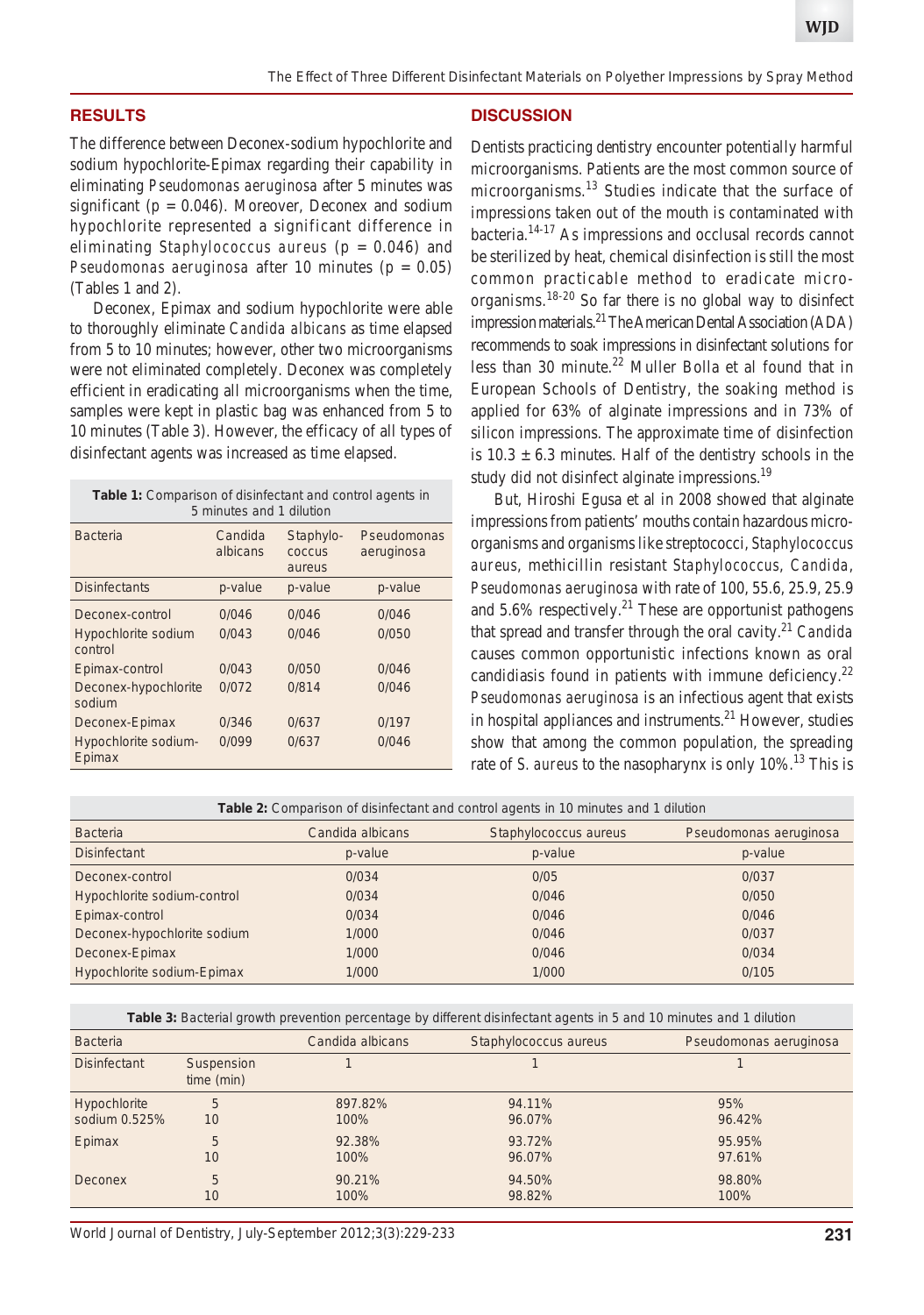a good reason that in the present survey, *Staphylococcus aureus*, *Candida albicans* and *Pseudomonas aeruginosa* were selected to assess the disinfection ability of disinfectant agents.

By the year 1991, washing the impression materials with running water was the common way to remove microorganisms.<sup>21</sup> This method could reduce about 90% of bacteria.23 Running water can wash up saliva, blood and debris. But recent studies indicate that such methods cannot eliminate microorganisms from impression materials completely. Therefore washing the impression materials with running water, without disinfection, is not sufficient. $21$ 

In the present study, 0.525% hypochlorite sodium was used. This agent is also used in housework. This disinfectant agent could efficiently prevent microorganism's growth and disinfect the impression materials.

Westerholm,<sup>11</sup> Reuggeberg et al<sup>12</sup> also showed that spraying sodium hypochlorite can effectively disinfect the impression materials. The Westerholm et al showed that sodium hypochlorite could absolutely (99.99%) prevent the growth of *S. aureus*. 11 In Ghahremanloo et al study, spraying sodium hypochlorite could disinfect samples effectively  $(96.6\%)$  in 10 minutes.<sup>9</sup>

Also in this study, 0.525% hypochlorite sodium spray effectively eradicated three types of microorganism and showed its highest potential against *Candida albicans* after 10 minutes (100% eradication). The results of the present study were in agreement with all mentioned studies, and this indicates that despite different kinds of impression materials, the efficacy of this disinfectant agent is almost equal in eradicating different kinds of microorganism.

Deconex is an alcohol based disinfectant agent, which in our study could impressively eradicate microorganisms. The efficacy of this agent enhanced as time elapsed, as it was not capable in eradicating all microorganisms in 5 minutes but it completely eradicated two kinds of microorganisms (*Candida albicans* and *Pseudomonas aeruginosa*) effectively. In the study by Ghahremanloo et al this agent could eradicate only 70.4% of samples.<sup>9</sup> The main reason of this difference is probably the use of more resistant type of bacteria.

In this survey, for the first time the antimicrobial features of Epimax on impression materials were investigated. The effect of this agent was also satisfactory and could compete with other common disinfectant agents, such as Deconex and hypochlorite sodioum in eradicating infectious microorganisms. Like other disinfectant agents in this study, the efficacy of this agent increased as time elapsed and this agent showed its highest disinfectant capability against *Candida albicans* in 10 minutes as it completely eradicated it.

However, it should be emphasized that the results of the present study are not comparable with the results of other studies, because of the different types of impression materials and different application methods of disinfectant agents in various studies.

One of the disadvantages of the present research is that it was an *in vitro* experimental study, which is different from clinical and situations. Usually, impression materials remain 3 to 5 minutes in patients' mouth, while in our study it took 60 minutes to attach all bacterial types to the samples. Also, pressure which is applied during impression procedure and saliva could alter bacterial adherence capacity. This survey investigated the effect of three common disinfectant agents on two types of bacteria and one fungus. As so many dentists are concerned about viruses, such as HIV and HBV, further studies should be conducted to find an effective way to eradicate these kinds of pathogens.

# **CONCLUSION**

According to the results of this study, none of the three disinfectant materials could completely eradicate three different kinds of microorganisms in 5 minutes, but in 10 minutes, Deconex could completely eradicate all microorganisms compared to other disinfection agents, which is a good indicator for its high capacity in disinfecting polyether impressions.

## **REFERENCES**

- 1. Orsi IA, Andrade VG. Effect of chemical disinfectants on the transverse strength of heat-polymerized acrylic resins submitted to mechanical and chemical polishing. The Journal of Prosthetic Dentistry 2004;92(4):382-88.
- 2. Powell GL, Runnells RD, Saxon BA, Whisenant BK. The presence and identification of organisms transmitted to dental laboratories. The Journal of Prosthetic Dentistry 1990;64(2): 235-37.
- 3. Pang SK, Millar BJ. Cross-infection control of impressions: A questionnaire survey of practice among private dentists in Hong Kong.
- 4. Internationale FD. A revision of technical report No. 10. Recommendations for hygiene in dental practice including treatment of infectious patients. International Dental Journal 1987;37:142-45.
- 5. Council Ondt. Council on prosthetic services and dental laboratory relations. Guidelines for infection control in dental office and the commercial dental laboratory. J Am Dent Assoc Chicago 1985;110(6):969-72.
- 6. Al-Jabrah O, Al-Shumailan Y, Al-Rashdan M. Antimicrobial effect of 4 disinfectants on alginate, polyether, and polyvinyl siloxane impression materials. The International Journal of Prosthodontics 2007;20(3):299.
- 7. Ahmad S, Tredwin C, Nesbit M, Moles D. Effect of immersion disinfection with perform-ID on alginate, an alginate alternative, an addition-cured silicone and resultant type III gypsum casts. British Dental Journal 2007;202(1):E1.